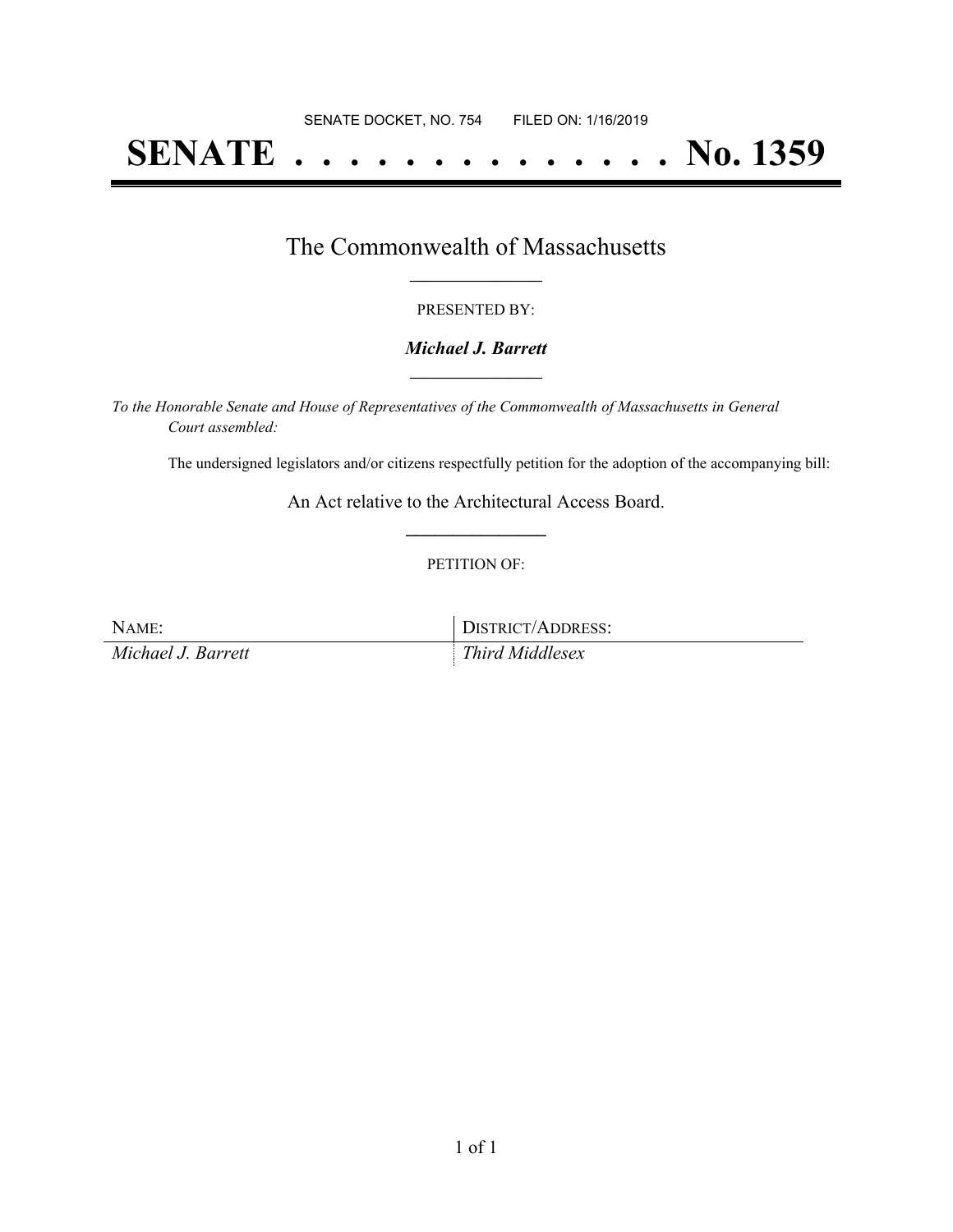## **SENATE . . . . . . . . . . . . . . No. 1359**

By Mr. Barrett, a petition (accompanied by bill, Senate, No. 1359) of Michael J. Barrett for legislation relative to the Architectural Access Board. Public Safety and Homeland Security.

### [SIMILAR MATTER FILED IN PREVIOUS SESSION SEE SENATE, NO. *1379* OF 2017-2018.]

### The Commonwealth of Massachusetts

**In the One Hundred and Ninety-First General Court (2019-2020) \_\_\_\_\_\_\_\_\_\_\_\_\_\_\_**

**\_\_\_\_\_\_\_\_\_\_\_\_\_\_\_**

An Act relative to the Architectural Access Board.

Be it enacted by the Senate and House of Representatives in General Court assembled, and by the authority *of the same, as follows:*

 SECTION 1. The first paragraph of section 13A of chapter 22 of the General Laws, as amended by sections 40 and 41 of chapter 6 of the Acts of 2017, is hereby amended by striking out the second and third sentences and inserting in place thereof the following 3 sentences:- Two of the appointive members shall be architects licensed to practice in the commonwealth. One of the appointive members shall be a licensed building inspector. Three of the appointive members shall be selected after consultation with advocacy groups on behalf of persons with disabilities. SECTION 2. Said section 13A of said chapter 22 of the General Laws, as it appears in the 2016 Official Edition, is hereby further amended by striking out, in lines 39 and 40, the words "public buildings accessible to, functional for, and safe for use by physically handicapped persons" and inserting in place thereof the following words:- buildings, including areas that are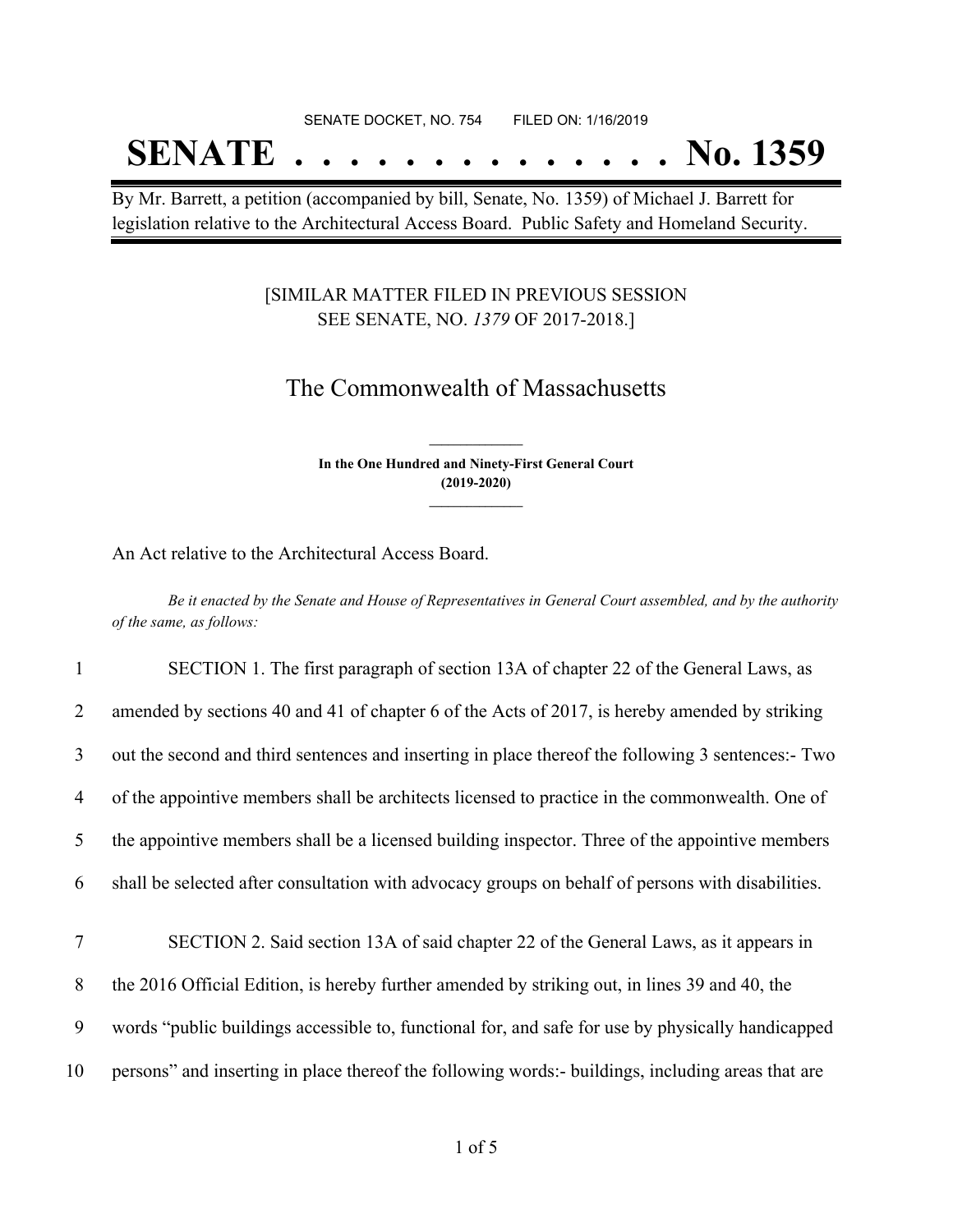not generally in public use under the Department of Justice's Americans with Disabilities Act Standards for Accessible Design, accessible to, functional for and safe for use by persons with disabilities.

 SECTION 3. Said section 13A of said chapter 22, as so appearing, is hereby further amended by striking out, in lines 43 and 44, the following words "for businesses, auditoriums, sporting or recreational facilities, or cultural centers".

 SECTION 4. Said section 13A of said chapter 22, as so appearing, is hereby further amended by striking out, in lines 46 to 48, the words "of handicapped persons or for vehicles used to transport such handicapped persons if the number of parking spaces in any such area is fifteen or more. The parking spaces reserved for vehicles of such handicapped persons shall be clearly marked as such" and inserting in place thereof the following words:- authorized to display handicapped plates or placards under section 2 of chapter 90; provided, that the parking requirements shall be consistent with the Americans with Disabilities Act Standards for Accessible Design.

 SECTION 5. Said section 13A of said chapter 22, as so appearing, is hereby further amended by striking out, in line 52, the words "for physically handicapped persons" and inserting in place thereof the following words:- and accessible.

 SECTION 6. Said section 13A of said chapter 22, as so appearing, is hereby further amended by striking out, in lines 55 to 57, the words "; provided, however, that the dwelling is constructed for first occupancy after March thirteenth, nineteen hundred and ninety-one" and inserting in place thereof the following words:- and (3) all public use and common use portions of such multiple dwellings.

of 5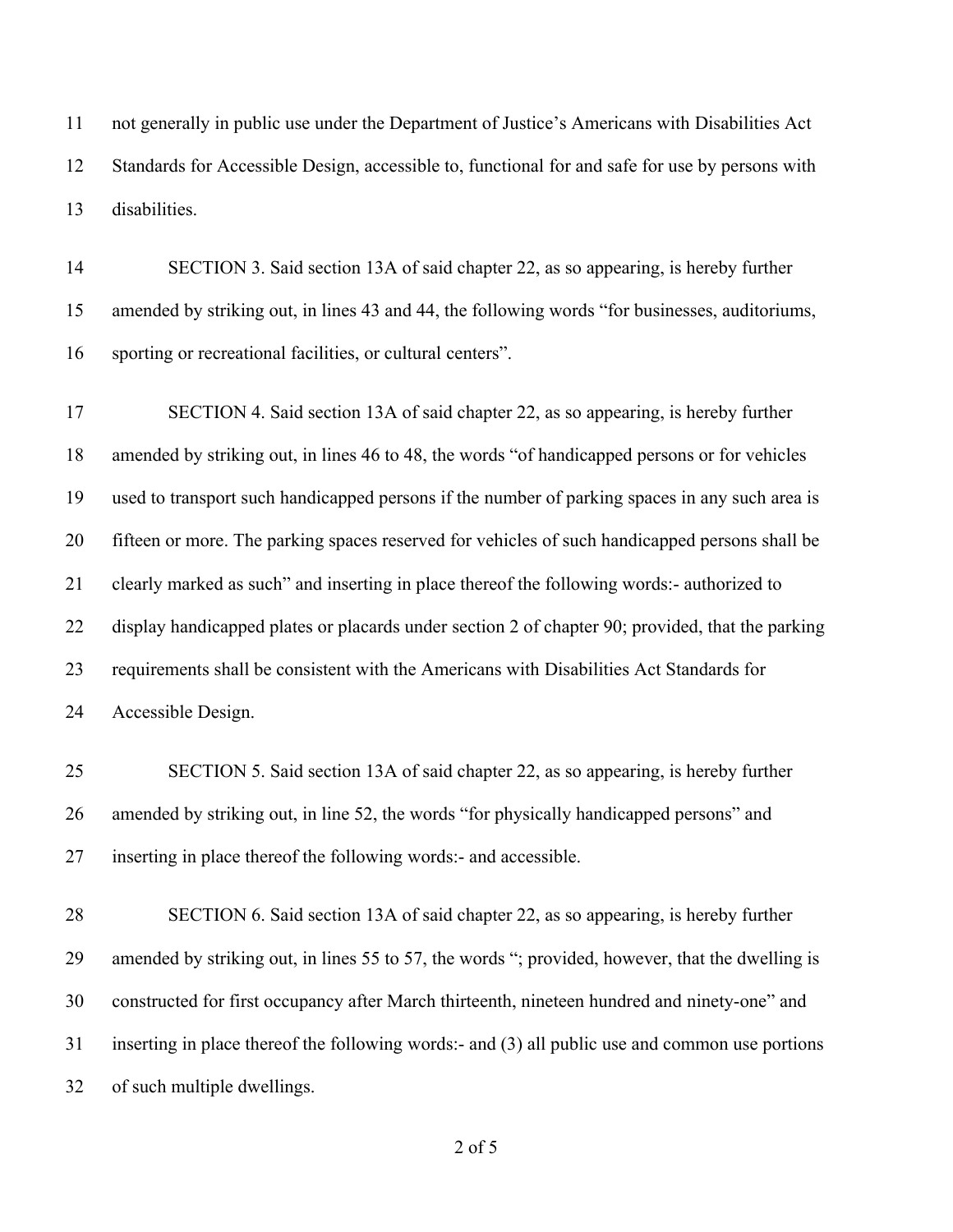| 33 | SECTION 7. Said section 13A of said chapter 22, as so appearing, is hereby further                 |
|----|----------------------------------------------------------------------------------------------------|
| 34 | amended by inserting after the word "to", in line 60, the following words:- or greater than.       |
| 35 | SECTION 8. Said section 13A of said chapter 22 of the General Laws, as so appearing, is            |
| 36 | hereby further amended by inserting after the word "Act", in line 61, the following words:-, the   |
| 37 | Department of Justice's Americans with Disabilities Act Standards for Accessible Design.           |
| 38 | SECTION 9 Said section 13A of said chapter 22, as so appearing, is hereby further                  |
| 39 | amended by inserting after the word "buildings", in line 64, the following words:- and facilities. |
| 40 | SECTION 10. Said section 13A of said chapter 22, as so appearing, is hereby further                |
| 41 | amended by inserting after the word "buildings", in line 74, the following words:- and facilities. |
| 42 | SECTION 11. Said section 13A of said chapter 22, as so appearing, is hereby further                |
| 43 | amended by striking out, in lines 79 and 80, the words "handicapped persons," and inserting in     |
| 44 | place thereof the following words:- persons with a disability.                                     |
| 45 | SECTION 12. Said section 13A of said chapter 22, as so appearing, is hereby further                |
| 46 | amended by striking out, in lines 87 and 88 the word "newspaper" and inserting in place thereof    |
| 47 | the following words:- forms of.                                                                    |
| 48 | SECTION 13. Said section 13A of said chapter 22, as so appearing, is hereby further                |
| 49 | amended by inserting after the word "building", in line 92, the following words:- or facility.     |
| 50 | SECTION 14. Said section 13A of said chapter 22, as so appearing, is hereby further                |
| 51 | amended by inserting after the word "building", in line 93, the following words:- or facility.     |
| 52 | SECTION 15. Said section 13A of said chapter 22, as so appearing, is hereby further                |
| 53 | amended by inserting after the word "a", in line 93, the following words:- residential use or a.   |

of 5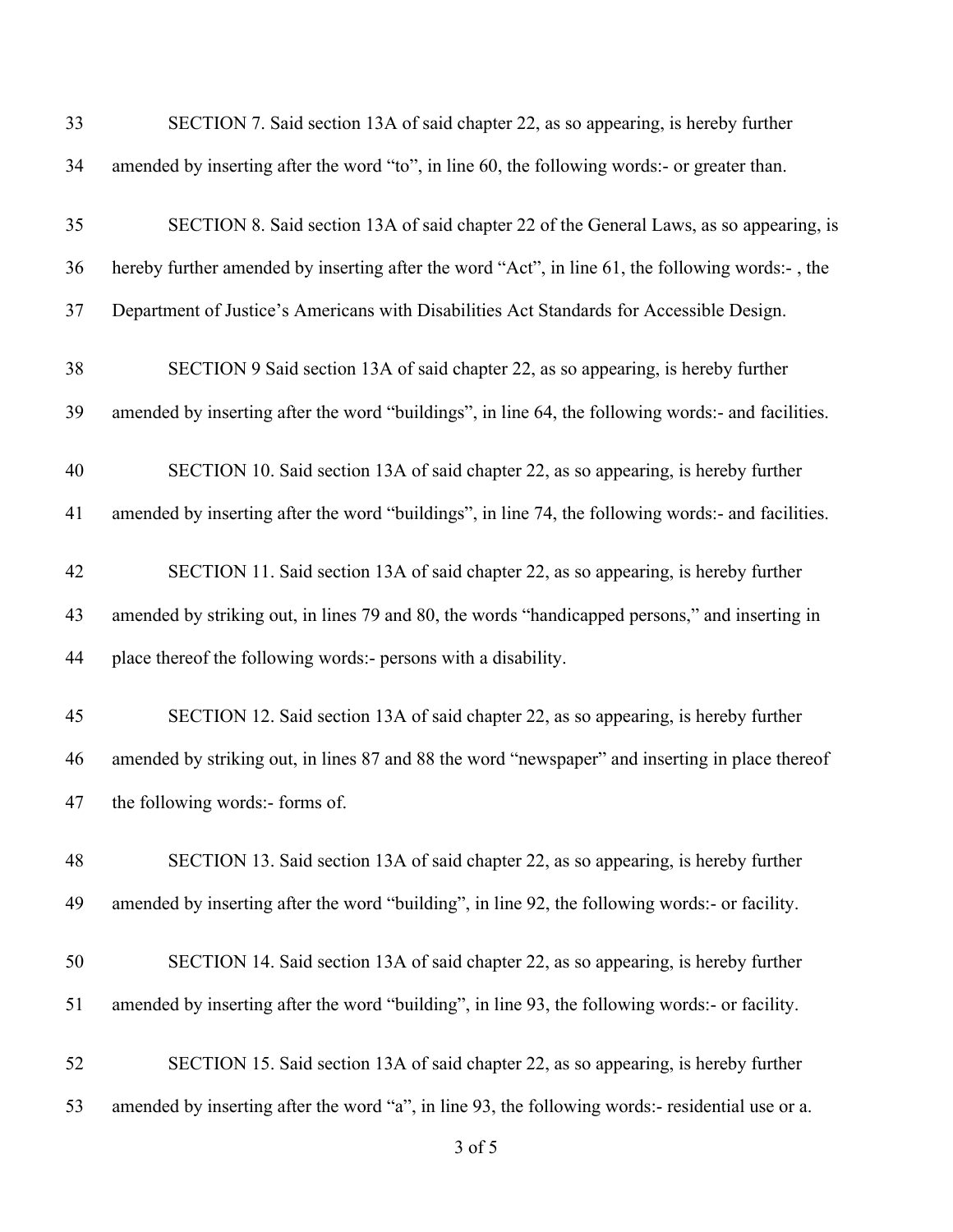| 54 | SECTION 16. Said section 13A of said chapter 22, as so appearing, is hereby further              |
|----|--------------------------------------------------------------------------------------------------|
| 55 | amended by striking out, in line 94, the word "is" and inserting in place thereof, the following |
| 56 | words:- or facility is.                                                                          |
| 57 | SECTION 17. Said section 13A of said chapter 22, as so appearing, is hereby further              |
| 58 | amended by inserting after the word "building", in line 95, the following words:- or facility.   |
| 59 | SECTION 18. Said section 13A of said chapter 22, as so appearing, is hereby further              |
| 60 | amended by striking out, in lines 101 and 102, the words "physically handicapped persons" and    |
| 61 | inserting in place thereof the following words:- persons with a disability.                      |
| 62 | SECTION 19. Said section 13A of said chapter 22, as so appearing, is hereby further              |
| 63 | amended by striking out the eighth paragraph.                                                    |
| 64 | SECTION 20. Said section 13A of said chapter 22, as so appearing, is hereby further              |
| 65 | amended by striking out, in lines 130 and 131, the word "person" and inserting in place thereof  |
| 66 | the following words:- building, or portion thereof,.                                             |
| 67 | SECTION 21. Said section 13A of said chapter 22, as so appearing, is hereby further              |
| 68 | amended by inserting after the word "building", in line 149, the second time it appears, the     |
| 69 | following words:- or facility.                                                                   |
| 70 | SECTION 22. Said section 13A of said chapter 22, as so appearing, is hereby further              |
| 71 | amended by inserting after the word "building", in line 165, the following word:-, facility.     |
| 72 | SECTION 23. Said section 13A of said chapter 32, as so appearing, is hereby further              |
| 73 | amended by striking out, in lines 176, 178, and 186, each time they appear, the words            |
|    |                                                                                                  |

of 5